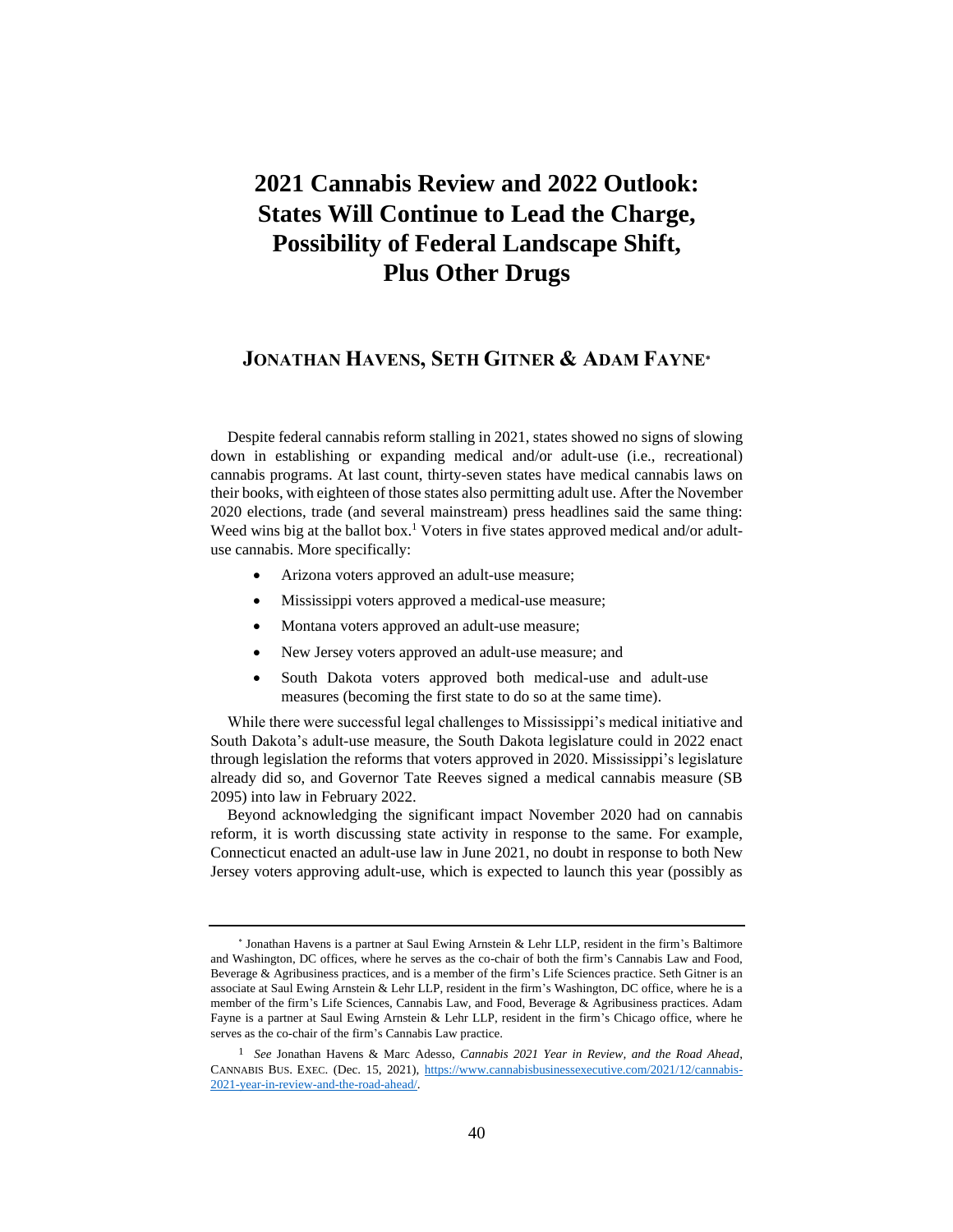soon as April  $2022$ ,<sup>2</sup> and New York enacting an adult-use law earlier in  $2021$ . Now, all eyes are on states in the region that already have medical cannabis programs— Delaware, Maryland,<sup>3</sup> and Pennsylvania—as they could adopt adult-use measures this year or next.

Regardless of strong public opinion polling, there are still pockets of the country (both in traditional "blue" and "red" states) that oppose legalization. However, given the drastic expansion of state cannabis programs in the last several years, slow-adopter states risk losing out on significant tax revenue to their regional neighbors if they don't follow suit in enacting cannabis reform. Beyond the Mid-Atlantic, states in the midwest, central, and south could add some color to the cannabis legalization map. Arkansas, Florida, Missouri, Ohio, and Oklahoma could take up adult-use this year, and Nebraska and Wyoming could consider medical-use measures. For more information on these and other measures, we refer the reader to the *Cannabis Business Times*' piece on state activity in 2022.<sup>4</sup> Speaking of the south, we are monitoring developments in Alabama and Georgia, as both look to roll out medical programs this year, as well as in Virginia, especially with Governor Glenn Youngkin (R) taking office. Virginia enacted adult-use last year, and it is not clear how, if at all, Youngkin will impact the timing or implementation of that law.

For now, it's state expansion or bust given the low prospect of sweeping federal reform, at least given the current makeup of the U.S. Senate. Congress's upper chamber has become a bit of a legislative graveyard, stalling movement of even some key policy measures. While the 50-50 split in the Senate has caused headaches for stakeholders in a number of industries, there could be change on the horizon: Majority Leader Chuck Schumer (D-NY) signaled recently that the Senate could soon take up filibuster reform. It is unclear whether the Senate will actually consider such a measure, let alone approve it. Even if filibuster reform is adopted, it is also not clear whether all fifty Senate Democrats would support ending the federal prohibition on cannabis. Yet another variable is the impact the 2022 midterm elections will have on control of Congress. Although beyond the scope of this piece, it is feasible that Republicans could win control of the House, and given the 50-50 Senate split, they would only need a net plus one seat to gain control of the Senate.

It is also possible that if Republicans gain control of one or both houses of Congress, cannabis reform (either incremental or sweeping) could occur. Cannabis polls very well, and it is wrong to assume that only liberal Democrats support it. One stumbling block that has prevented incremental reform like the Secure and Fair Enforcement (SAFE) Banking Act from passing the Senate—even though it's passed the House multiple times—is that Senators Schumer and Cory Booker (D-NJ), sponsors of the Cannabis Administration and Opportunity Act (CAOA), along with Senator Ron Wyden (D-Ore), have opposed piecemeal reform, opting instead for a comprehensive

<sup>2</sup> Tracey Tully, *Legal Marijuana Sales Expected to Start Within Weeks in New Jersey*, N.Y. TIMES (Mar. 11, 2022), [https://www.nytimes.com/2022/04/11/nyregion/marijuana-sales-nj.html.](https://www.nytimes.com/2022/04/11/nyregion/marijuana-sales-nj.html)

<sup>3</sup> *See* Kyle Jaeger, *Maryland Lawmakers Officially Put Marijuana Legalization on the Ballot, Also Sending Implementation Bill to Governor*, MARIJUANA MOMENT (Apr. 1, 2022), [https://www.marijuanamoment.net/maryland-lawmakers-officially-put-marijuana-legalization-on-the](https://www.marijuanamoment.net/maryland-lawmakers-officially-put-marijuana-legalization-on-the-ballot-also-sending-implementation-bill-to-governor/)[ballot-also-sending-implementation-bill-to-governor/.](https://www.marijuanamoment.net/maryland-lawmakers-officially-put-marijuana-legalization-on-the-ballot-also-sending-implementation-bill-to-governor/)

<sup>4</sup> Tony Lange, Andriana Ruscitto, Eric Sandy & Melissa Schiller, *15 States That Could Legalize Cannabis in 2022*, CANNABIS BUS. TIMES (Oct. 27, 2021), [https://www.cannabisbusinesstimes.com/article/states-likely-legalize-cannabis-2022/.](https://www.cannabisbusinesstimes.com/article/states-likely-legalize-cannabis-2022/)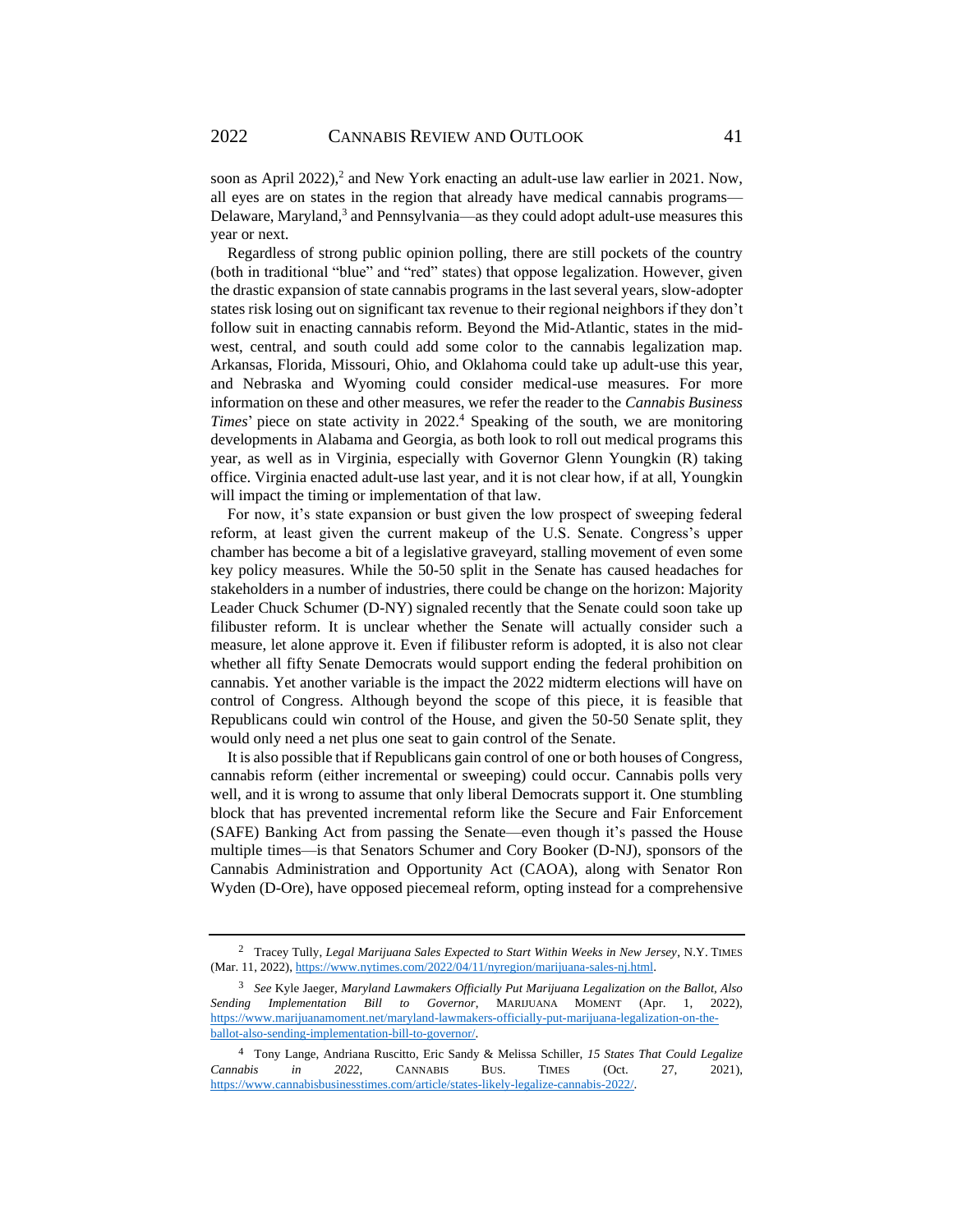

measure that includes social justice reform. Perhaps with a flip of the Senate, Republicans could advance a measure like the States Reform Act (SRA) introduced by Representative Nancy Mace (R-SC). The SRA could be more palatable to Republicans and moderate Democrats, as it contains the fundamentals of CAOA with more narrowly tailored social justice measures.

Turning away from Congress, the U.S. Senate recently confirmed Dr. Robert Califf, President Biden's pick to lead the U.S. Food and Drug Administration (FDA). Califf is a cardiologist who previously served as FDA Commissioner and Deputy Commissioner under President Obama. Little is known about how a Califf-led FDA will impact cannabis and cannabis-derived products, although it has been reported that Califf recommended some cannabis-derived drug products to patients while in private practice. We should not read too much into that, other than to say that he realizes that any drug, whether it is cannabis-derived or otherwise, when well-researched and considered safe and effective, can and should be used to treat patients. We do not expect Califf to be any more or less active in the cannabis space than his predecessors. As others have done before him, he will let science inform FDA's decisions around which drug products it approves. Regarding hemp-derived cannabidiol (CBD), we do not see Califf departing from FDA's previously articulated stance regarding the illegality of CBD as a dietary ingredient unless Congress forces the agency's hand through legislation.

Speaking of cannabinoids, another issue we are monitoring this year is treatment of newer or lesser-known ones, such as delta-8 tetrahydrocannabinol (THC), delta-10 THC, THC-O acetate (THC-O), cannabigerol (CBG), and cannabinol (CBN). Particularly with regard to the THC cannabinoids in this list, there has been an increased amount of attention from industry and regulatory stakeholders, especially about the legality of products containing them. While a number of states have banned delta-8 THC, for example, it is still widely available, and federal enforcement is virtually non-existent.

Last, but certainly not least, while this section largely addresses cannabis, we have been receiving an increasing number of questions around psychedelics, both with regard to federal and state regulation of the same. We are seeing similarities between how the psychedelics space is developing now with how the cannabis space really started to take shape several years ago. The science around the potential effectiveness of methylenedioxymethamphetamine (MDMA), psilocybin (i.e., mushrooms), and lysergic acid diethylamide (LSD) to treat depression, post-traumatic stress disorder  $(PTSD)$ , and more, is impressive.<sup>5</sup> Regulators and policymakers, especially at the state level, seem to be taking note of the same.

While much of the psychedelics policy movement has occurred at the local level (e.g., the City of Denver was the first municipality to decriminalize psilocybin in 2019), Oregonians voted in 2020 to legalize psilocybin for therapeutic purposes. A great overview of many of these policies from across the country is available in this piece from Marijuana Moment. <sup>6</sup> Although there is some way to go in opening up access to psychedelics, the U.S. Drug Enforcement Administration (DEA) and the

<sup>5</sup> Paul Tullis, *How Ecstasy and Psilocybin are Shaking up Psychiatry*, NATURE (Jan. 27, 2021), [https://www.nature.com/articles/d41586-021-00187-9.](https://www.nature.com/articles/d41586-021-00187-9)

<sup>6</sup> Kyle Jaeger, *Psychedelics Decriminalization Advancing in Three More Cities, Spanning from Coast to Coast*, MARIJUANA MOMENT (Aug. 3, 2021), [https://www.marijuanamoment.net/psychedelics](https://www.marijuanamoment.net/psychedelics-decriminalization-advancing-in-three-more-cities-spanning-from-coast-to-coast/)[decriminalization-advancing-in-three-more-cities-spanning-from-coast-to-coast/.](https://www.marijuanamoment.net/psychedelics-decriminalization-advancing-in-three-more-cities-spanning-from-coast-to-coast/)